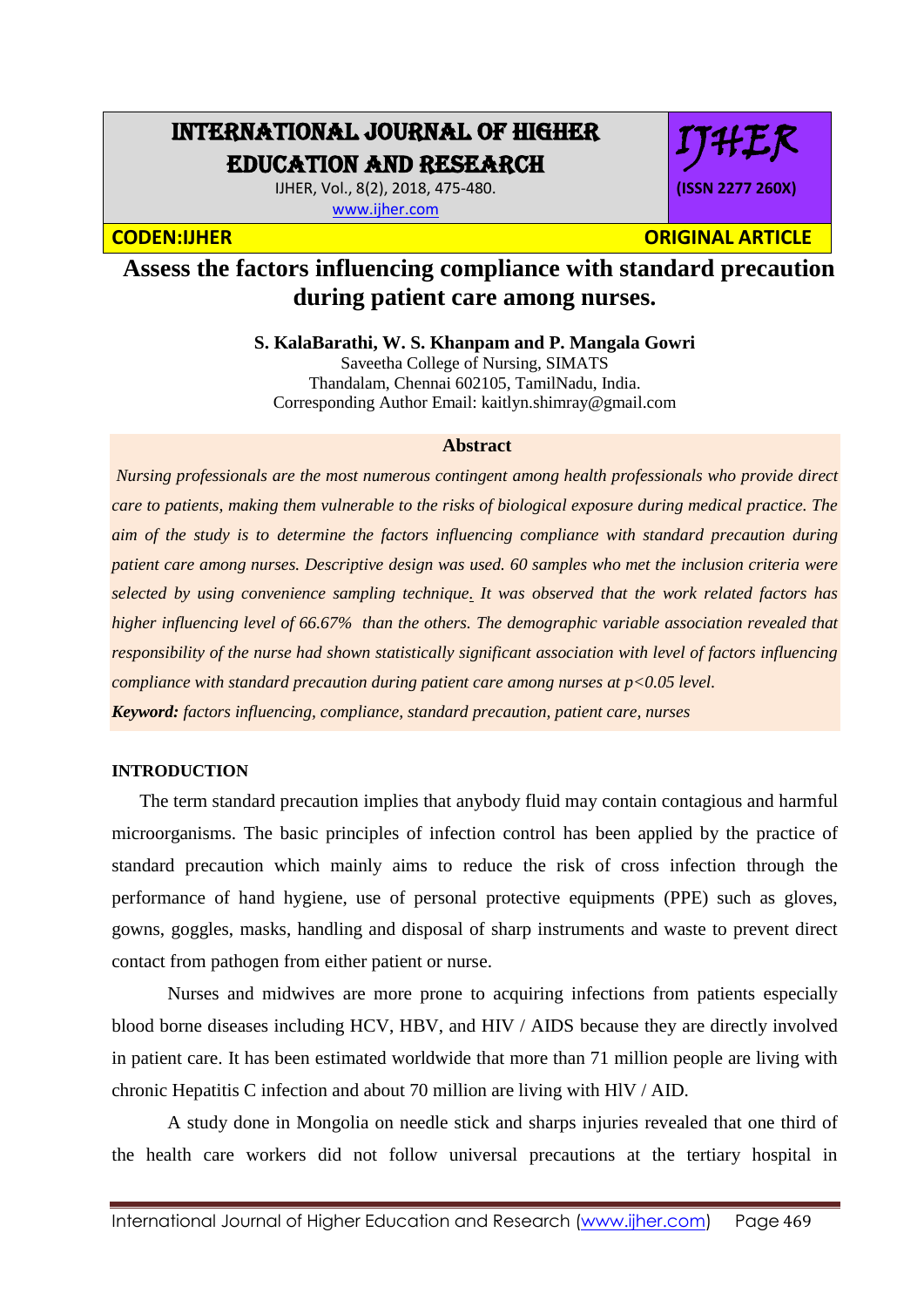Ulaanbaatar. Unsafe injection practices such as reusing and recapping needles after giving injections were still observed among them Mayo & Nayu, (2011). Nurses are at risk of acquiring and transmitting hospital acquired infections in the course of delivering the nursing care. Therefore measures to prevent the transmission of these infectious microorganisms are a significant component of nursing care. This prevention is achieved through the practice of infection prevention, including the implementation of infection prevention standard precautions (SPs) (Amadu & Saka, 2012). The investigator during her clinical experience had observed the poor compliance of the nurses with the standard precautions while giving caring for the patients. The Nurses need to take care of their health by preventing the possible cause of infections through the use of standard precaution. Hence the investigator undertook the present study to determine the factors influencing nurse's compliance with standard precaution during patient care.

#### **MATERIALS AND METHODS**

#### **Study area**

The study was conducted in Saveetha Medical College Hospital, Thandalam, Chennai. It is located 13 kilometres away from Poonamalle, Kanchipuram district, Chennai, Tamil Nadu India. It is a 1200 bedded Multi- Speciality hospital with bed capacity of 30 in Obstetrics and Gynaecology ward and bed capacity 16 in immediate postoperative ward and the outpatient department receives a patient flow of 50 per day.

#### **Study site**

Quantitative research approach was used to assess the factors influencing nurse's compliance with standard precaution during patient care. The investigator after obtaining permission from the Institution, and Ethical clearance from the ethical committee of the institution, 60 samples who met the inclusion criteria were selected by using convenience sampling technique. 3 to 4 samples working in day shift were selected each day. The purpose of the study was explained to the samples and written informed consent was obtained from them. Self-administered questionnaire was used to collect the data. Analysis was done using descriptive and inferential statistic.

#### **RESULTS AND DISCUSSION**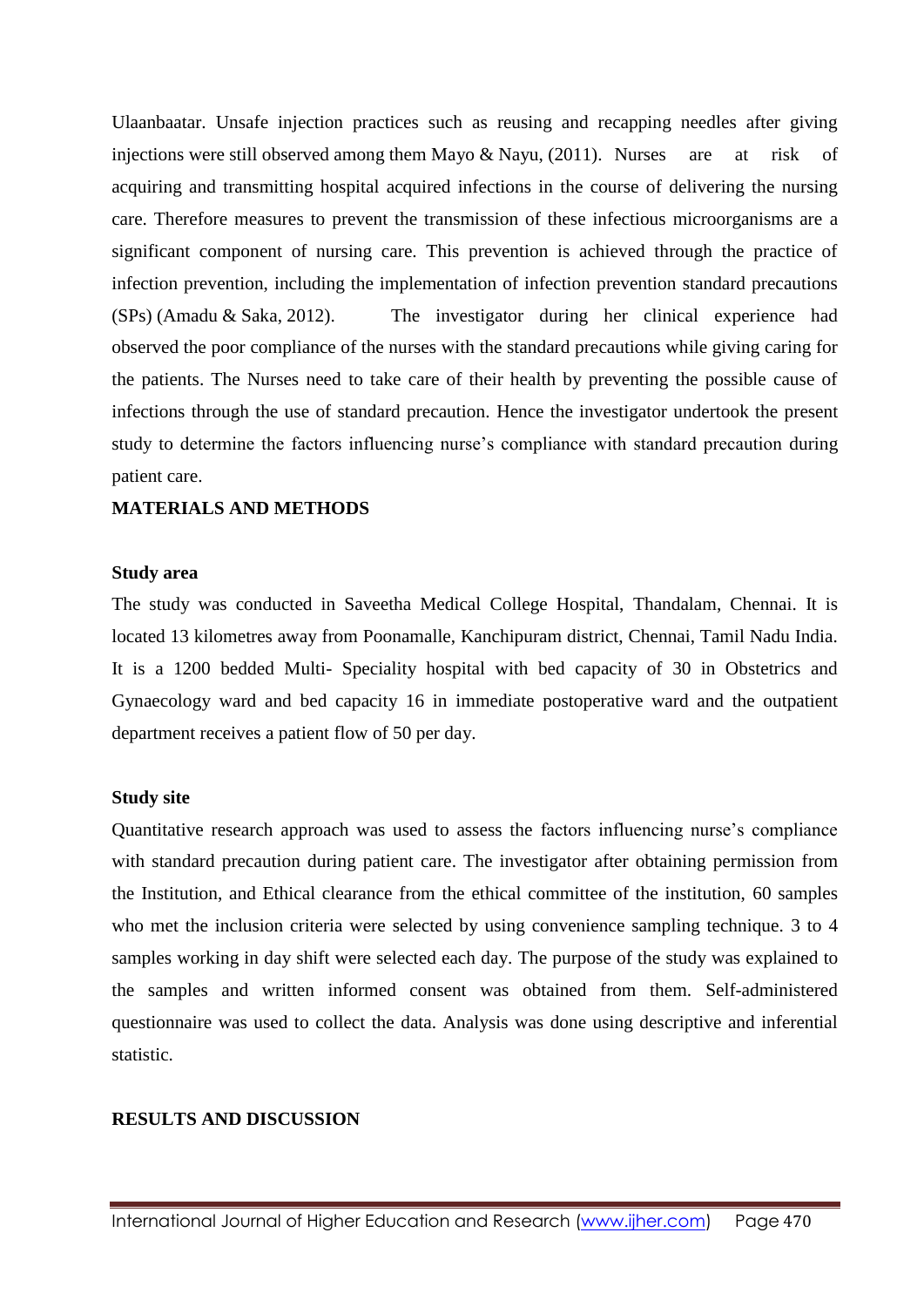

**Fig 1 : Percentage distribution of level of factors influencing compliance with standard precaution during patient care among nurses**

**Table 1: Mean and standard deviation of factors influencing compliance with standard precaution during patient care among nurses.**

 $N = 60$ 

| <b>Influencing Factors</b>  | <b>Mean</b> | S.D  | <b>Minimum</b> | <b>Maximum</b> |
|-----------------------------|-------------|------|----------------|----------------|
| Individual factors (35)     | 18.5        | 1.81 | 15.0           | 22.0           |
| Organizational factors (40) | 20.27       | 2.56 | 15.0           | 27.0           |
| Work related factors (25)   | 19.17       | 1.18 | 17.0           | 21.0           |
| Overall (100)               | 57.93       | 3.34 | 50.0           | 67.0           |

Table 1 depicts that with respect to individual factors the mean score was  $18.5 \pm 1.81$ with minimum score of 15.0 and maximum score of 22.0. With regard to organizational factors, the mean score was  $20.27 \pm 2.56$  with minimum score of 15.0 and maximum score of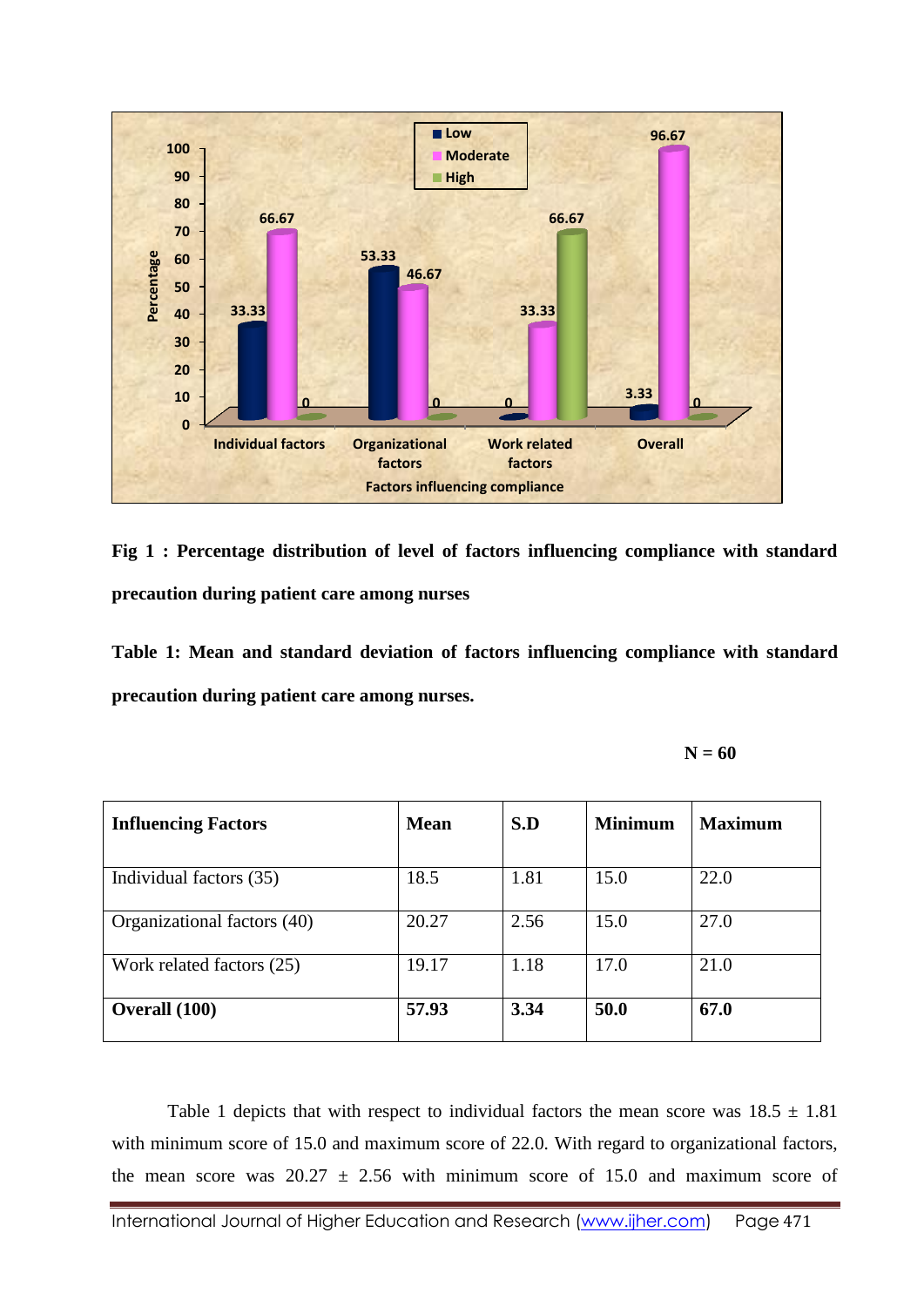27.0. Considering the work related factors, the mean score was  $19.17 \pm 1.18$  with minimum score of 17.0 and maximum score of 21.0. The overall factors influencing revealed that, the mean score was  $57.93 \pm 3.34$  with minimum score of 50.0 and maximum score of 67.0.

|  | Table 2: Association between level of factors influencing compliance with standard     |  |  |  |  |
|--|----------------------------------------------------------------------------------------|--|--|--|--|
|  | precaution during patient care among nurses with their selected demographic variables. |  |  |  |  |

| <b>Demographic Variables</b>       |                | Low influencing<br>$(50\%)$ | <b>Moderate</b><br>influencing<br>$(51 - 75\%)$ |                          | <b>Chi-Square</b><br><b>Value</b>           |  |
|------------------------------------|----------------|-----------------------------|-------------------------------------------------|--------------------------|---------------------------------------------|--|
|                                    | No.            | $\frac{0}{0}$               | No.                                             | $\frac{0}{0}$            |                                             |  |
| Age in years                       |                |                             |                                                 |                          | $\chi^2$ =0.259                             |  |
| $20 - 29$                          | $\overline{2}$ | 3.3                         | 46                                              | 76.7                     | $d.f=1$<br>$p = 0.511$<br>N.S               |  |
| $30 - 39$                          | $\overline{0}$ | $\overline{0}$              | 6                                               | 20.0                     |                                             |  |
| $40 - 50$                          |                |                             |                                                 |                          |                                             |  |
| <b>Sex</b>                         |                |                             |                                                 |                          |                                             |  |
| Male                               |                |                             |                                                 | $\overline{\phantom{m}}$ | $\overline{\phantom{a}}$                    |  |
| Female                             | $\overline{2}$ | 3.33                        | 58                                              | 96.7                     |                                             |  |
| <b>Nursing educational level</b>   |                |                             |                                                 |                          |                                             |  |
| <b>ANM</b>                         | $\overline{0}$ | $\overline{0}$              | 6                                               | 10.0                     | $\chi^2$ =1.552<br>$d.f = 3$<br>$p = 0.670$ |  |
| <b>GNM</b>                         | $\overline{0}$ | $\overline{0}$              | 26                                              | 43.3                     |                                             |  |
| <b>B.Sc. Nursing</b>               | $\overline{2}$ | 3.3                         | 22                                              | 36.7                     | N.S                                         |  |
| P.B.B.Sc. Nursing                  | $\overline{0}$ | $\overline{0}$              | $\overline{4}$                                  | 6.7                      |                                             |  |
| Years of service as a nurse        |                | 3.3                         |                                                 |                          |                                             |  |
| $0 - 5$ years                      | $\overline{2}$ |                             | 46                                              | 76.7                     | $\chi^2$ =0.259<br>$d.f = 2$                |  |
| $6 - 10$ years                     | $\overline{0}$ | $\overline{0}$              | $\overline{4}$                                  | 6.7                      | $p = 0.879$                                 |  |
| 11 - 15 years                      | $\overline{0}$ | $\overline{0}$              | 8                                               | 13.3                     | N.S                                         |  |
| 16 years and above                 |                |                             | $\overline{\phantom{0}}$                        |                          |                                             |  |
| <b>Responsibility of the nurse</b> |                |                             |                                                 |                          | $\chi^2$ =6.724                             |  |
| Senior nurse                       | $\overline{0}$ | $\overline{0}$              | 8                                               | 13.3                     | $d.f = 2$<br>$p = 0.035$                    |  |
| Junior nurse                       | $\overline{0}$ | $\overline{0}$              | 44                                              | 73.3                     |                                             |  |
| Ward in charge                     | $\overline{2}$ | 3.3                         | 6                                               | 10.0                     | $S^*$                                       |  |

\*p<0.05, S – Significant, N.S – Not Significant, **N = 60**

The table 2 shows that the demographic variable responsibility of the nurse had shown statistically significant association with level of factors influencing compliance with standard precaution during patient care among nurses at p<0.05 level.

### **DISCUSSION**

The study finding revealed that majority of the factors that influence the compliance with standard precaution is work related factors which can be due to busy work schedule, emergencies and increased patient census. The study was supported by Piai-Morais et al., (2015) who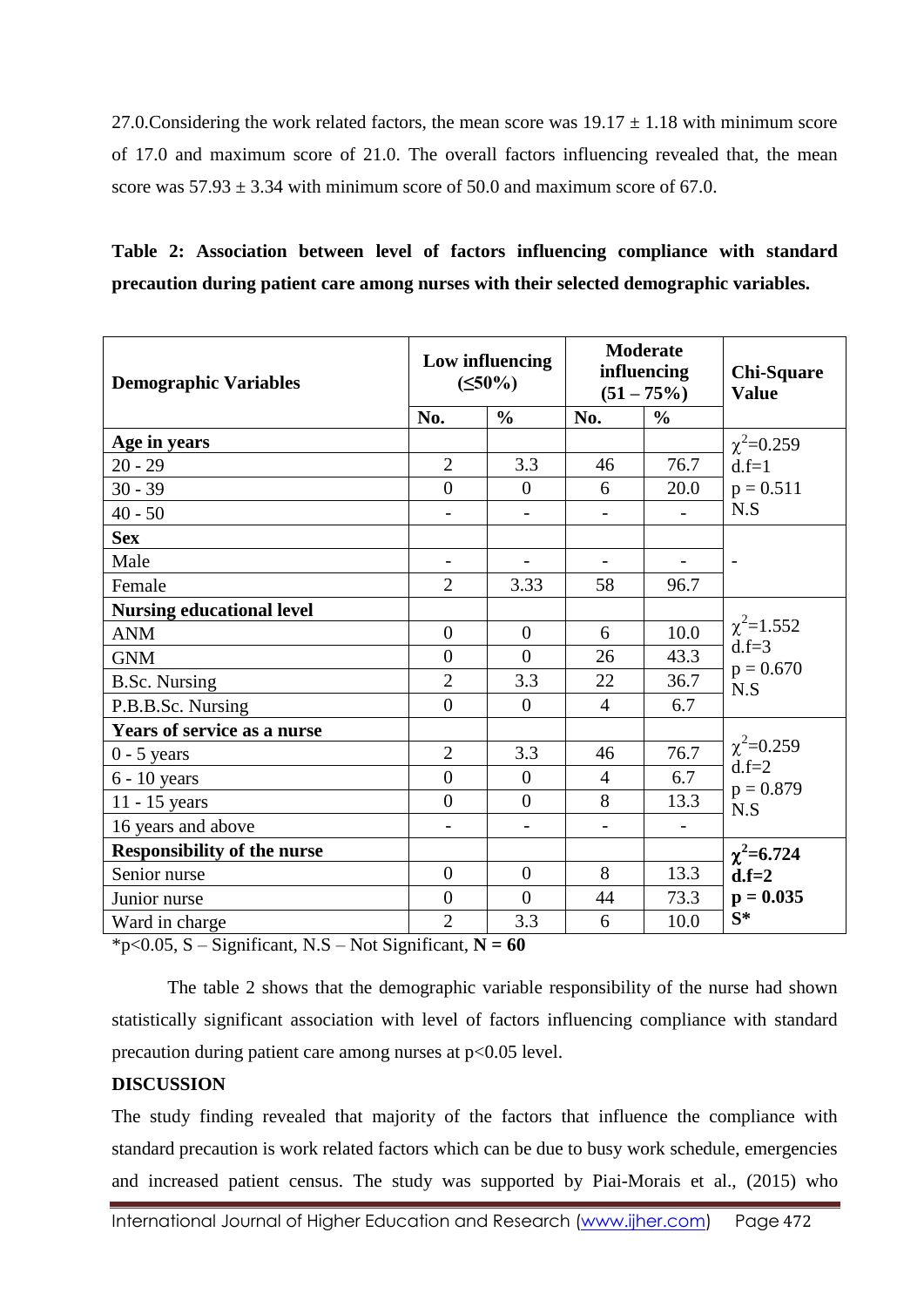conducted a study on Factors influencing adherence to standard precautions among nursing professionals in psychiatric hospitals. The study revealed that Knowledge of the precautions received a high score (4.69); adherence received (3.86) and obstacles (3.78), while intermediaries and the scales of organizational factors received low scores (2.61). There was a strong correlation between the magnitude adherence scale and the personal protective equipment availability ( $r = 0.643$ ;  $p = 0.000$ ). The training scale for prevention of HIV exposure ( $p = 0.007$ ) was statistically different between the nurses and nursing assistants. Thus the study concluded that the organizational factors negatively contributed to adherence to standard precautions, indicating that psychiatric institutions lack safe working conditions, ongoing training and management actions to control infections.

The study was supported by Aung et al., (2017) who conducted a study on factors affecting the compliance of Myanmar nurses in performing standard precautions. The study revealed that almost respondents (91.18%) had a good knowledge of prevention standards and 73.5% of respondents had good adherence in taking standard precautions. The results showed that nurse characteristics did not significantly affect adherence to standard precautions with statistical test results as follows: age ( $p = 0.97$ ), gender ( $p = 1.00$ ), religion ( $p = 0.72$ ), education ( $p = 0.85$ ), work experience at SHW (p = 0. 84), education training program (p = 0.71), knowledge (p = 0.76), and needle stick injury ( $p = 0.17$ ). There was a significant influence between adherence to standard precautions and the incidence of injury due to needle puncture with p-value = 0.01.

#### **CONCLUSION**

The findings shows that the demographic variable responsibility of the nurse had shown statistically significant association with level of factors influencing compliance with standard precaution during patient care among nurses at  $p<0.05$  level. Thus the study findings shows that work related such as busy work schedule, increased patient census and emergencies situations were the most influential factors. Thus the study concluded that the relevant authorities and hospital infection control department should pay more attention to nurse compliance with standard precautions.

#### **REFERENCES**

Aung S. S, Nursalam and Dewi Y. S (2017). Factors affecting the compliance of myanmar nurses in performing standard precautions, Jurnal Ners Vol.12(1),1-8.